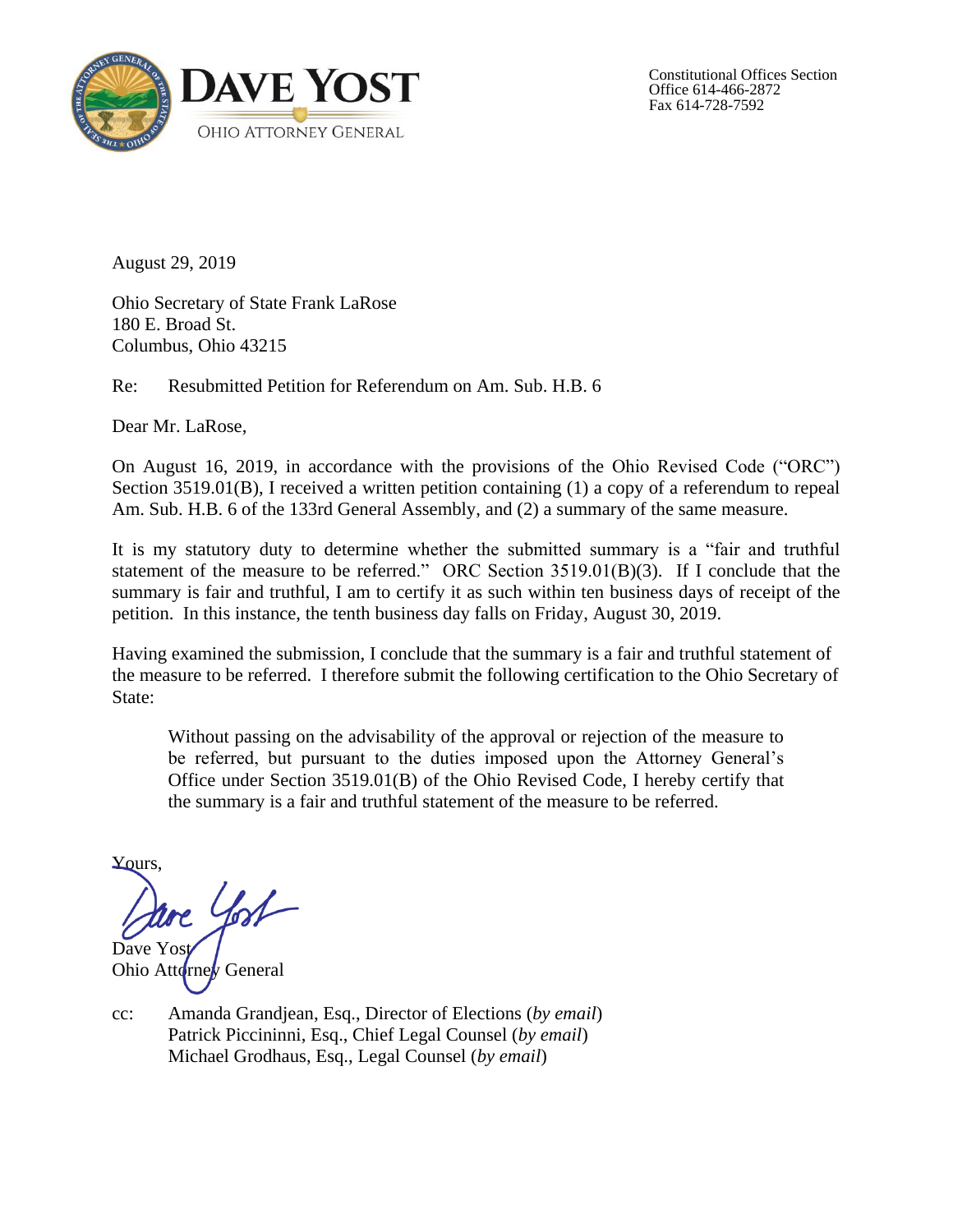

Constitutional Offices Section Office 614-466-2872 Fax 614-728-7592

August 29, 2019

*Via E-mail*

Mr. Brandon Lynaugh lynaugh@battlegroundstrategy.com

Re: Resubmitted Petition for Referendum on Am. Sub. H.B. 6

Dear Mr. Lynaugh,

On August 16, 2019, in accordance with the provisions of the Ohio Revised Code ("ORC") Section 3519.01(B), I received a written petition containing (1) a copy of a referendum to repeal Am. Sub. H.B. 6 of the 133rd General Assembly, and (2) a summary of the same measure.

It is my statutory duty to determine whether the submitted summary is a "fair and truthful statement of the measure to be referred." ORC Section 3519.01(B)(3). If I conclude that the summary is fair and truthful, I am to certify it as such within ten business days of receipt of the petition. In this instance, the tenth business day falls on Friday, August 30, 2019.

Having examined the submission, I conclude that the summary is a fair and truthful statement of H.B. 6. I therefore submitted the following certification to the Ohio Secretary of State:

Without passing on the advisability of the approval or rejection of the measure to be referred, but pursuant to the duties imposed upon the Attorney General's Office under Section 3519.01(B) of the Ohio Revised Code, I hereby certify that the summary is a fair and truthful statement of the measure to be referred.

This certification was issued after thorough consideration of the comments received from interested parties and in accordance with the overarching principle that "[t]he constitutional right of citizens to referendum is of paramount importance," *State ex rel. LetOhioVote.org v. Brunner*, 123 Ohio St.3d 322, ¶ 18 (2009), citing, *State ex rel. Ohio Gen. Assembly v. Brunner*, 115 Ohio St. 3d 103, ¶ 3 (2007), and "should be liberally construed to effectuate the rights reserved." *State ex rel. Hodges v. Taft*, 64 Ohio St.3d 1, 5 (1992); *Hilltop Realty, Inc. v. City of South Euclid*, 110 Ohio App. 535, syllabus ¶ 1 (8th Dist. 1960).

In that vein, this Office is mindful that a summary is just that, a summary. It need not, and in this and most cases does not, restate verbatim the entire contents of the Act subject to repeal. Such a requirement would subvert the right to referenda, a right that is guaranteed by the Ohio Constitution, Ohio Const. Art. II, § 1c, and that "is designed to give citizens a voice on questions of public policy." *LetOhioVote.org*, 123 Ohio St.3d 322, syllabus. Because the right to